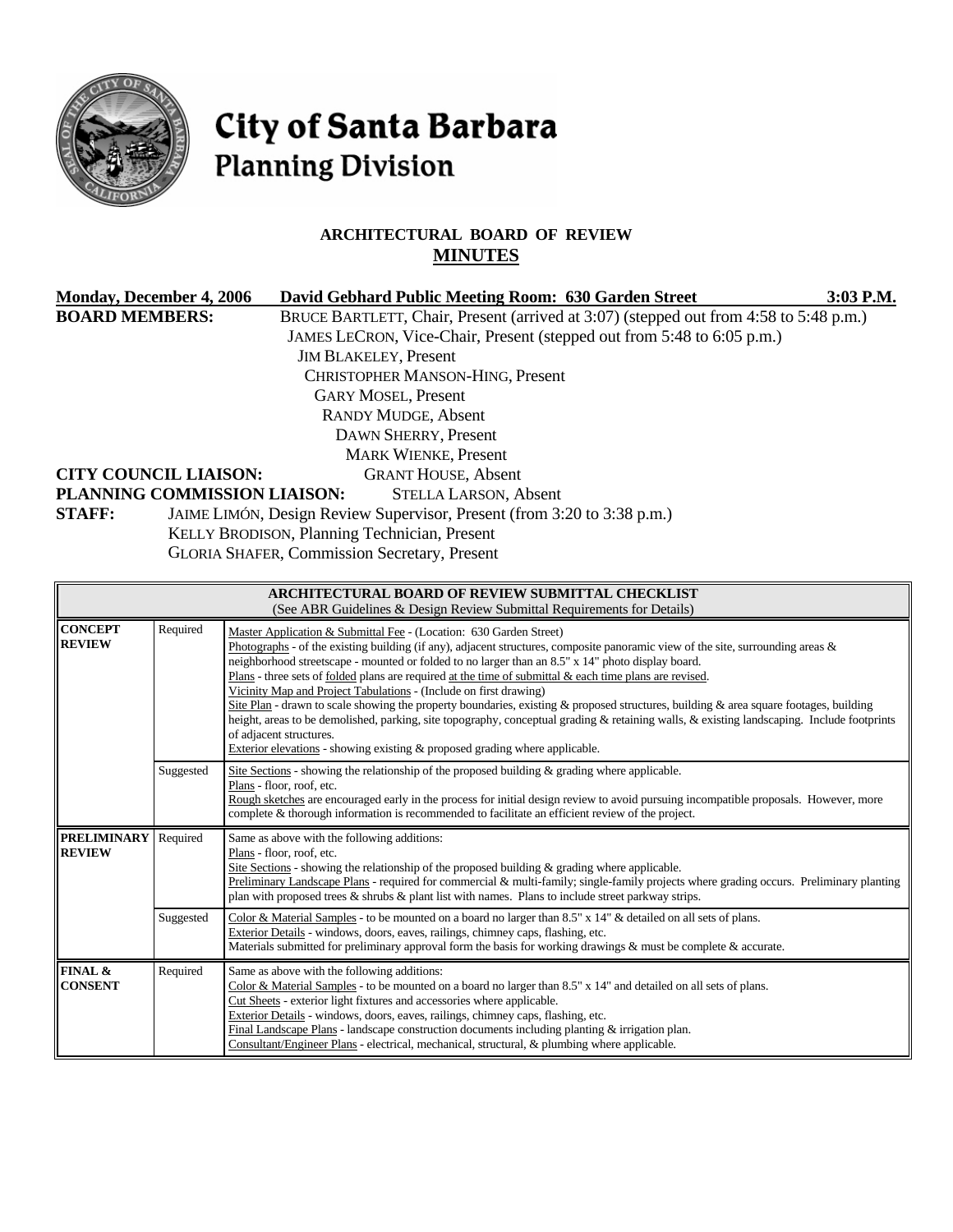#### **PLEASE BE ADVISED**

- The approximate time the project will be reviewed is listed to the left of each item. It is suggested that applicants arrive 15 minutes early. The agenda schedule is subject to change as cancellations occur. Staff will notify applicants of time changes.
- The applicant's presence is required. If an applicant is not present, the item will be postponed indefinitely. If an applicant cancels or postpones an item without providing advance notice, the item will be postponed indefinitely and will not be placed on the following Architectural Board of Review (ABR) agenda. In order to reschedule the item for review, a rescheduling fee will be paid and the applicant must fill out and file a Supplemental Application Form at 630 Garden Street (Community Development Department) in addition to submitting appropriate plans.
- All approvals made by the ABR are based on compliance with Municipal Code Chapter 22.68 and with adopted ABR guidelines. Some agenda items have received a mailed notice and are subject to a public hearing.
- The ABR may grant an approval for any project scheduled on the agenda if sufficient information has been provided and no other discretionary review is required. Substitution of plans is not allowed, if revised plans differing from the submittal sets are brought to the meeting, motions for preliminary or final approval will be contingent upon staff review for code compliance.
- The Board may refer items to the Consent Calendar for Preliminary and Final Architectural Board of Review approval.
- Preliminary and Final Architectural Board of Review approval is valid for one year from the date of the approval unless a time extension or Building Permit has been granted.
- **Items before the Board may be appealed to the City Council. For further information on appeals, contact the Planning Division Staff or the City Clerk's office. Said appeal must be in writing and must be filed with the City Clerk at City Hall within ten (10) calendar days of the meeting at which the Board took action or rendered its decision. The scope of this project may be modified under further review.**
- **AMERICANS WITH DISABILITIES ACT:** In compliance with the Americans with Disabilities Act, if you need special assistance to participate in this meeting, please contact the Planning Division at (805) 564-5470. Notification at least 48 hours prior to the meeting will enable the City to make reasonable arrangements.
- **AGENDAS, MINUTES and REPORTS**: Copies of all documents relating to agenda items are available for review at 630 Garden St. and agendas and minutes are posted online at [www.SantaBarbaraCa.gov](http://www.santabarbaraca.gov/) If you have any questions or wish to review the plans, please contact Kelly Brodison, at (805) 564-5470 between the hours of 8:30 a.m. to noon and 1:00 p.m. to 4:00 p.m., Monday through Friday.

#### **LICENSING ADVISORY:**

The Business and Professions Code of the State of California and the Municipal Code of the City of Santa Barbara restrict preparation of plans for certain project types to licensed professionals. Applicants are encouraged to consult with Building and Safety Staff or Planning Staff to verify requirements for their specific projects.

Unlicensed persons are limited to the preparation of plans for:

- $\triangleright$  Single or multiple family dwellings not to exceed four (4) units per lot, of wood frame construction, and not more than two stories and basement in height;
- ¾ Non-structural changes to storefronts; and,
- $\blacktriangleright$  Landscaping for single-family dwellings, or projects consisting solely of landscaping of not more than 5,000 square feet.

#### **NOTICE:**

- 1. That on Thursday, November 30, 2006 at 4:00 p.m., this Agenda was duly posted on the indoor and outdoor bulletin boards at the Community Development Department, 630 Garden Street, and online at www.SantaBarbaraCa.gov.
- 2. This regular meeting of the Architectural Board of Review will be broadcast live and rebroadcast in its entirety on Wednesday at 8:00 a.m. on Channel 18.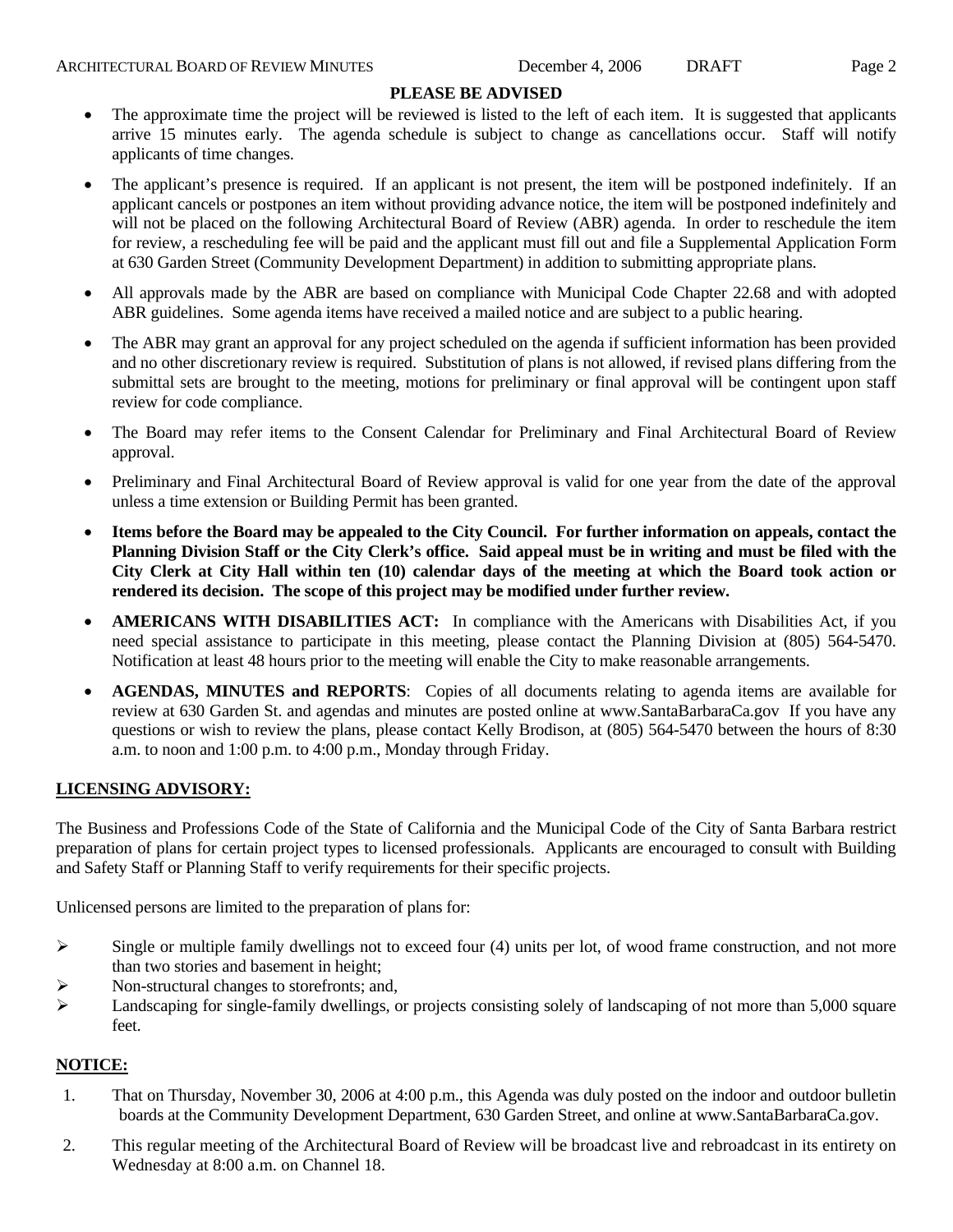# **GENERAL BUSINESS:**

A. Public Comment:

Any member of the public may address the Architectural Board of Review for up to two minutes on any subject within their jurisdiction that is not scheduled for a public discussion before the Board on that day. The total time for this item is ten minutes. (Public comment for items scheduled on today's agenda will be taken at the time the item is heard.)

Norma Jungjohann, resident, expressed concern with the modification and changed plans for construction at 177 Cedar Lane creating a higher roof pitch, and is opposed to the size of the spark arrester on the chimney.

B. Approval of the minutes:

Motion: Approval of the minutes of the Architectural Board of Review meeting of November 27, 2006, with corrections. Action: Wienke/Sherry, 7/0/0. (Mudge absent.)

C. Consent Calendar :

Motion: Ratify the Consent Calendar. The Consent Calendar was reviewed by Jim LeCron. Action: Manson-Hing/Sherry, 7/0/0. (Mudge absent.)

- D. Announcements, requests by applicants for continuances and withdrawals, future agenda items, and appeals:
	- 1. Ms. Brodison made the following announcements:
		- a) On Wednesday, December  $13<sup>th</sup>$  a joint meeting of the ABR and HLC will take place for review of the Airline project.
		- b) On Monday, December  $11<sup>th</sup>$  at 2:00 p.m. there will be an organized site visit at 565 Yankee Farm Road.
		- c) The City Council recently adopted a Tenant Displacement Assistance Ordinance that take effect Thursday, December 21, 2006. Any application submitted to the City that includes units to be demolished, eliminated, or changed in use will require notification to the tenants about their rights under this ordinance. One of the main provisions for tenants is displacement assistance equal to 4 times the monthly rent or \$5000 which ever is greater. Because this is a new ordinance, any project subject to the ordinance will include a note on the agenda until the community is more informed about the ordinance.
	- 2 Member LeCron announced that December 11th will be his last ABR meeting.
	- 3. Member Bartlett will step down from Item 3.
	- 4. Member Sherry will step down from Item 7.
	- 5. Member LeCron will step down from Item 8.
	- 6. Member Mosel reported that he will complete his four month rotation on the Sign Committee later this month.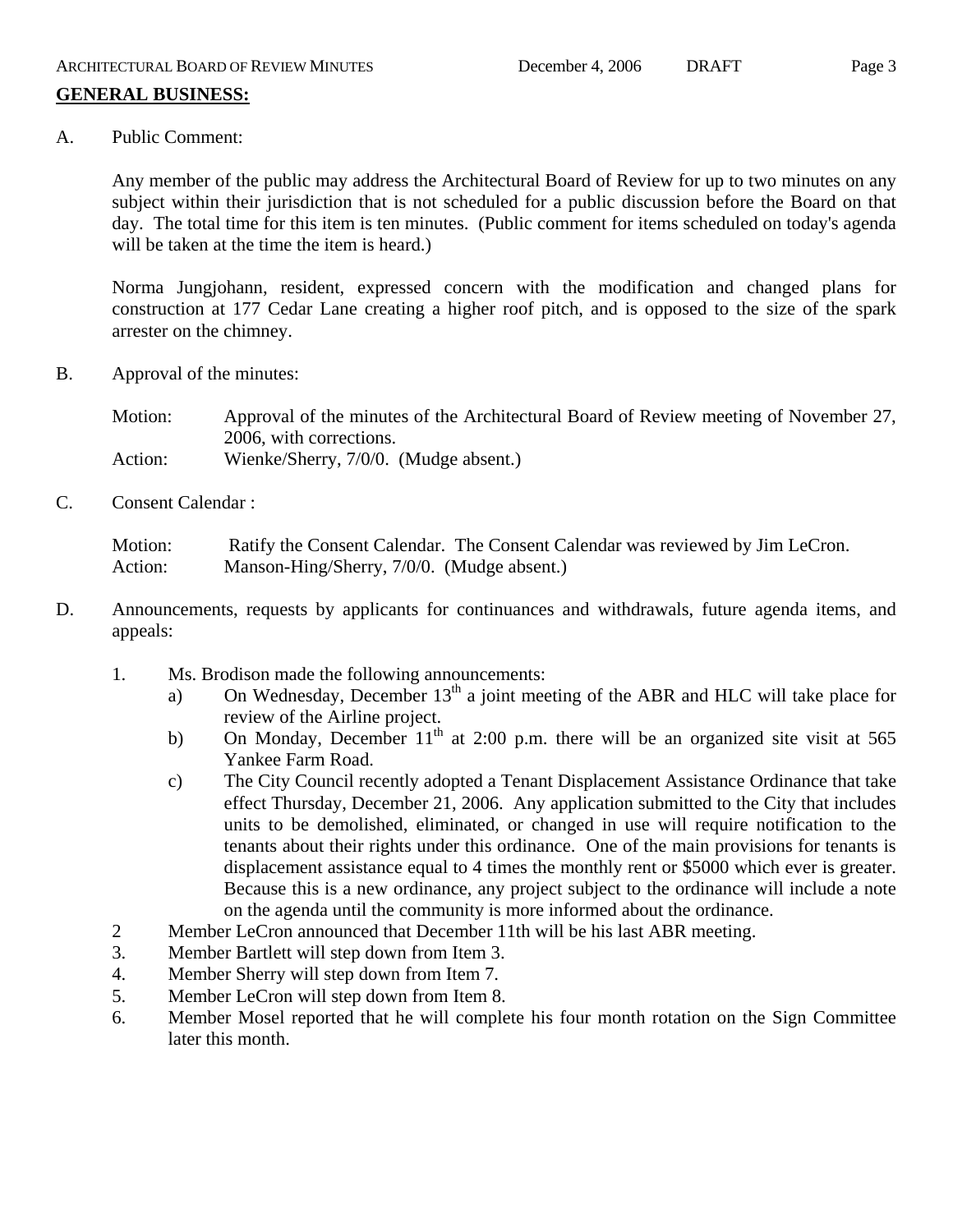E. Subcommittee Reports:

Chair Bartlett reported that he and Members Mudge, and Wienke met with Mr. Limon, Ms. Weiss, and Ms. Baker last Wednesday, November 29<sup>th</sup>, to discuss recruitment and incentive options. Some of the suggestions being considered include: **1)** Two boards, one to review mixed-use, multi-family, and commercial projects, and a second board to review single-family residential projects. This suggestion could prevent possible conflicts of interest. A split board would allow participants to meet twice per month as opposed to meeting every week. **2)** Revising the residency requirements so that all board members are not required to live within city limits. **3)** Providing a minimal stipend for Board and Consent Calendar participation. **4)** Reducing the Board from 9 to 7 members. **5)** Hiring a licensed landscape architect to assist staff. **6)** Providing more staff training for complex projects. **7)** Scheduling complex items early on the agenda when planners and staff are available to provide assistance. **8)** Have an on-call Board member to review proposals with staff.

Mr. Limon requested feedback from the Board as to whether any of the suggestions should be eliminated. Ms. Baker will provide information to the Board and a discussion will take place at the next ABR meeting. Staff will begin preparing a report for City Council.

Airport Subcommittee: Member Wienke reported that he and Member Manson-Hing attended a recent Subcommittee meeting. No major changes were presented, simply a few design refinements. There is a public meeting tentatively scheduled on December Wednesday, 6, 2006.

Member Manson-Hing reported that research indicates that the historic structure was actually built differently from the original design.

F. Possible Ordinance Violations.

Member Manson-Hing requested an update of 333 La Marina. The description of the project does not appear accurate.

# **CONCEPT REVIEW - NEW ITEM: PUBLIC HEARING**

## **1. 25 DAVID LOVE PL**

 Assessor's Parcel Number: 073-080-050 Application Number: MST2006-00656 Owner: City of Santa Barbara Applicant: Leif Reynolds

(Proposal for a new rental car and fueling facility. The project includes construction of a 10,600 square foot one-story building, a 4,550 square foot fuel canopy, 120,900 square feet of paving, 21,950 square feet of landscaping, and exterior lighting. The project is located on a 3.6 acre site and requires Development Plan Approval findings at Planning Commission.)

# **(COMMENTS ONLY; PROJECT REQUIRES ENVIRONMENTAL ASSESSMENT AND DEVELOPMENT PLAN APPROVAL FINDINGS AT PLANNING COMMISSION.)**

(3:36)

Present: Leif Reynolds, Airport Project Engineer; Andrew Bermond, Project Planner; Ed Linveck, Laison Architect; Richard Six, Architect.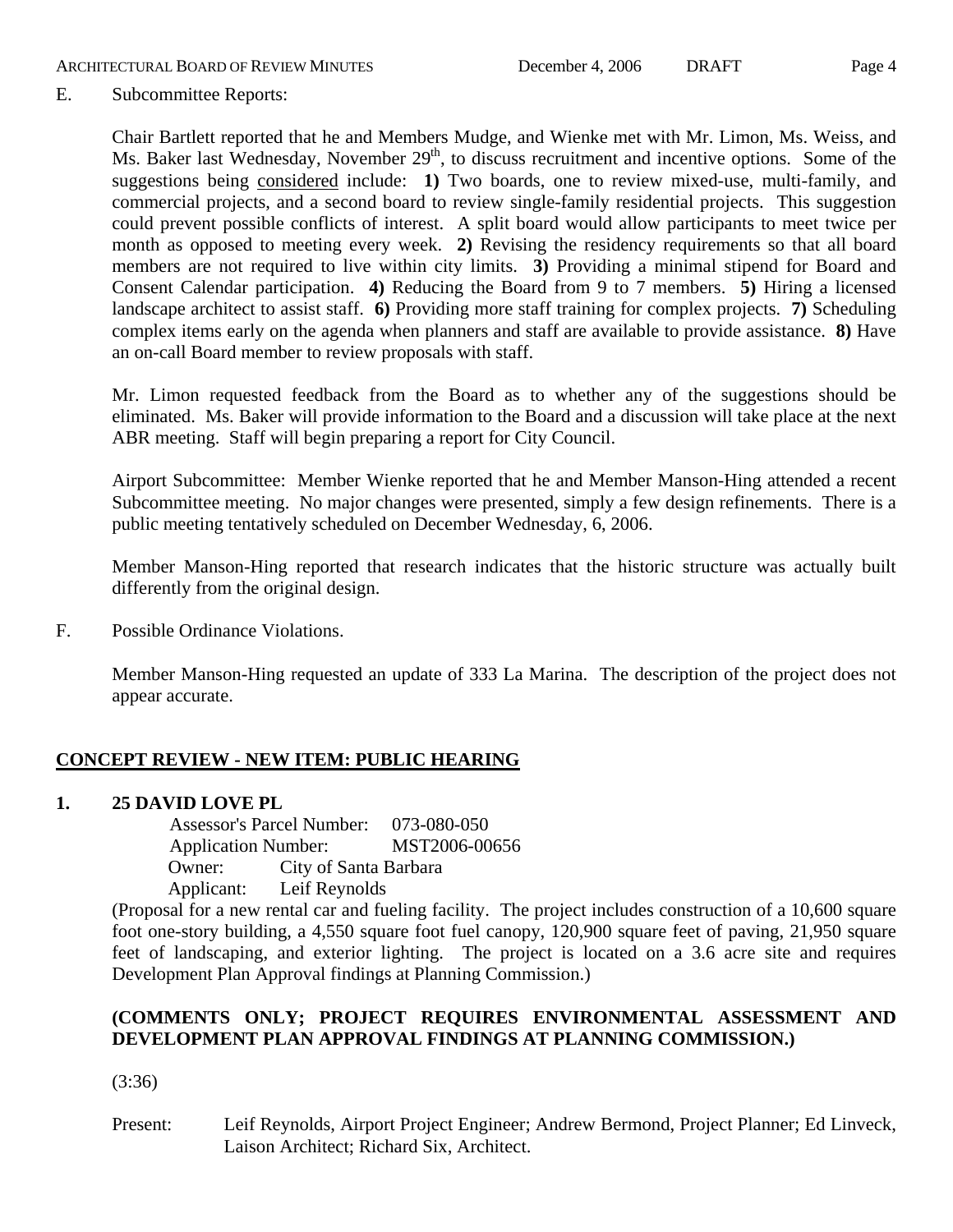ARCHITECTURAL BOARD OF REVIEW MINUTES December 4, 2006 DRAFT Page 5

Public comment opened at 3:53 p.m.

Ken Alker, representative for the tenants at 33 David Love Place, expressed the desire to ensure that trees and/or a wall are installed between 25 & 33 David Love Place to serve as a privacy barrier.

Public comment closed at 3:57 p.m.

**Motion: Continued indefinitely to the Planning Commission with the following comments: 1)** The landscaping and choice of materials are appropriate. **2)** The low appearance of the building with heavy recess for shadow gives the building a nice appearance. **3)** Study the maximum use of solar photo-voltaics over the parking, and in conjunction with all aspects of the project, including the terminal and long-term parking. Action: Wienke/Sherry, 7/0/0. Motion carried. (Mudge absent.)

# **CONCEPT REVIEW - NEW ITEM: PUBLIC HEARING**

# **2. 2514 ORELLA ST** R-3 Zone

 Assessor's Parcel Number: 025-022-024 Application Number: MST2006-00391 Owner: Wendy Welkom Trust Architect: Ron Sorgman

(Proposal to remodel an existing one-story single-family dwelling to create two units and construct a new dwelling unit at the rear of the site above a new detached three-car garage. The completed project will result in three condo units in two structures on the 6,440 square foot site. An existing four-car garage would be demolished. The site is comprised of two lots and a lot merger is proposed. Four Modifications are requested: encroachment of parking within the required interior setback; provision of 5 parking spaces instead of the required 6 spaces; encroachment of the second-floor residence into the rear setback; and encroachment of the second-floor deck into the rear setback.)

## **(COMMENTS ONLY; PROJECT REQUIRES ENVIRONMENTAL ASSESSMENT AND STAFF HEARING OFFICER APPROVAL OF A TENTATIVE SUBDIVISION MAP FOR CONDOMINIUMS AND MODIFICATIONS.)**

(4:10)

Present: Ron Sorgman, Architect; Pat Elton, Owner's Representative; Pete Lawson, Planner, City of Santa Barbara.

Public comment opened at 4:23 p.m.

The Board acknowledged receipt of a letter from Nora Gallagher expressing her concern of the project.

Valerie LaBorde, resident, expressed concern with parking modifications, density and public safety.

Public comment closed at 4:28 p.m.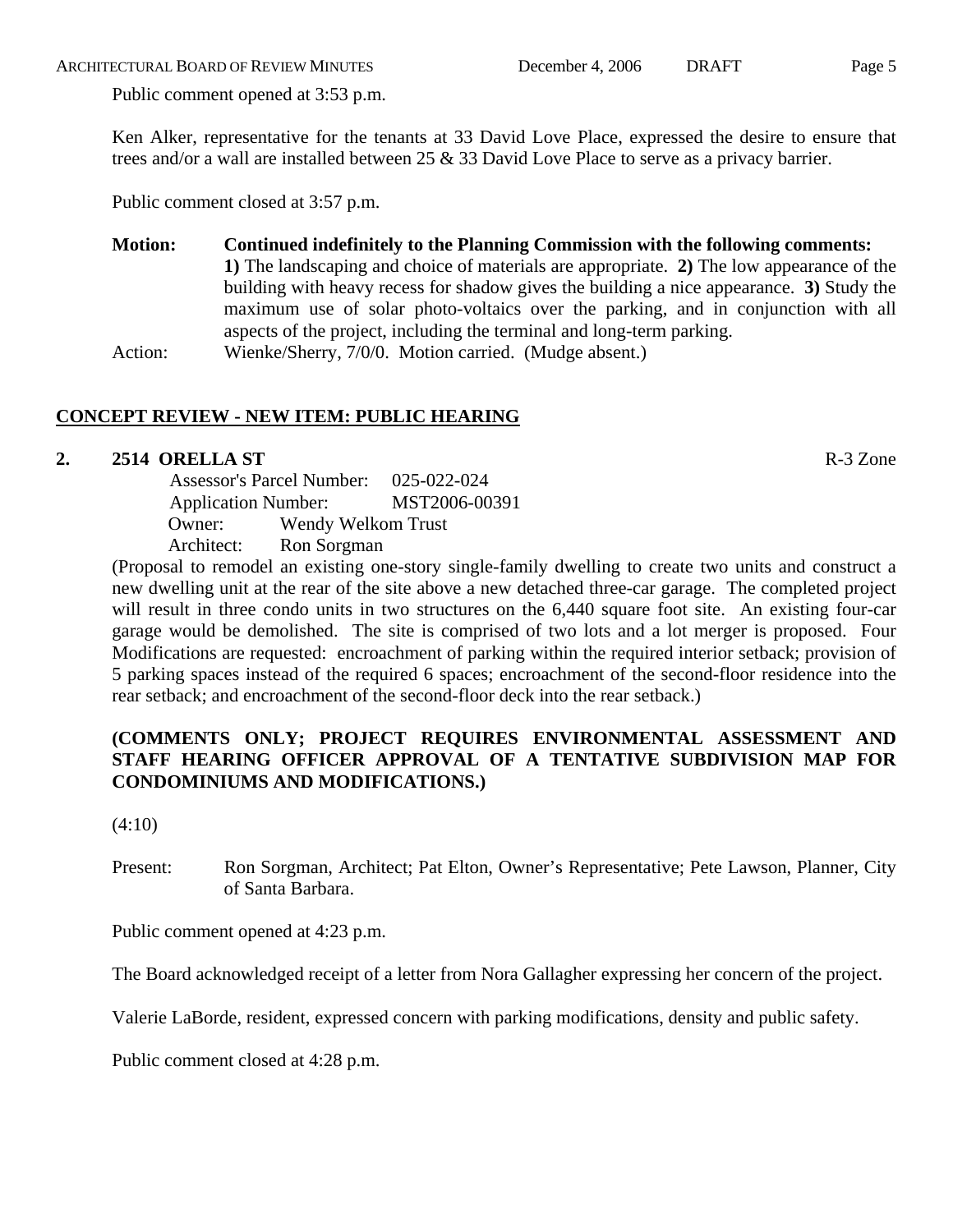#### ARCHITECTURAL BOARD OF REVIEW MINUTES **December 4, 2006** DRAFT Page 6

## **Motion: Continued indefinitely to the Full Board with the following comments:**

**1)** The Board appreciates the retention of the existing house on Orella Street, but finds the site plan organization of both the pedestrian and vehicular circulation to be confusing. Review the vehicular circulation with the Transportation Division and provide a letter responding to the Board's concerns about the three cars backing out into the public alley adjacent to the existing zero setback garage on the adjoining property. **2)** The pedestrian circulation, especially from Orella Street, is disjointed from the rear unit and that the entry to Unit C at the rearmost building is not obvious to public. **3)** The majority of the Board is uncomfortable with the proposed solid railing enclosure of the existing front porch along Orella Street. Study ways to keep the open charm giving attributes of the original porch in the new proposal. **4)** The forms of architecture are generally in keeping with the original structure with the exception of the proposed flare under the cantilevered deck on the rearmost building. Study ways of supporting the cantilever, perhaps using brackets more traditional to the style. Maintain consistent overhang and eave dimensions consistent with the existing residence. **5)** Increase landscape opportunities wherever possible. **6)** There is some concern about the existing paving of the parkway on Orella Street. Study and provide parkway plantings that are more congruent with the street. 7) Provide more accurate composite elevation documentation showing both buildings relative to each other. **8)** Provide more accuracy on all drawings and all elevations. **9)** Address the assignment of the garages and carport stalls, as to which unit they are associated. **10)** Show the alley width on the site drawings. When meeting with Transportation Division, demonstrate more appropriately sized cars in the diagram.

Action: Wienke/Sherry, 7/0/0. Motion carried. (Mudge absent.)

### **CONCEPT REVIEW - NEW ITEM: PUBLIC HEARING**

#### **3. 1102 ALAMEDA PADRE SERRA** E-1 Zone

 Assessor's Parcel Number: 019-242-006 Application Number: MST2006-00664 Owner: Anthony Turchi Architect: Bruce Bartlett Applicant: DesignArc

(Proposal for a 2,428 square foot three-story single-family residence and attached 400 square foot twocar garage, and the partial demolition of an existing 2,097 square foot residence to be remodeled into an accessory structure. The project, located on an 11,550 square foot lot in the Hillside Design District, includes 381 cubic yards total of cut and fill grading. Modifications are requested for the following: encroachment of the main building into the front-yard setback on Roble Lane; encroachment of the accessory structure into the front-yard setback on Alameda Padre Serra; encroachment of the main building into the side-yard setback; location of the proposed accessory building in The front-yard; and to provide non-conforming open-yard area.)

## **(COMMENTS ONLY; PROJECT REQUIRES ENVIRONMENTAL ASSESSMENT, NEIGHBORHOOD PRESERVATION ORDINANCE FINDINGS AND STAFF HEARING OFFICER APPROVAL FOR MODIFICATIONS.)**

(4:58)

Present: Mark Shields, DesignArc; Danny Kato, Senior Planner, City of Santa Barbara.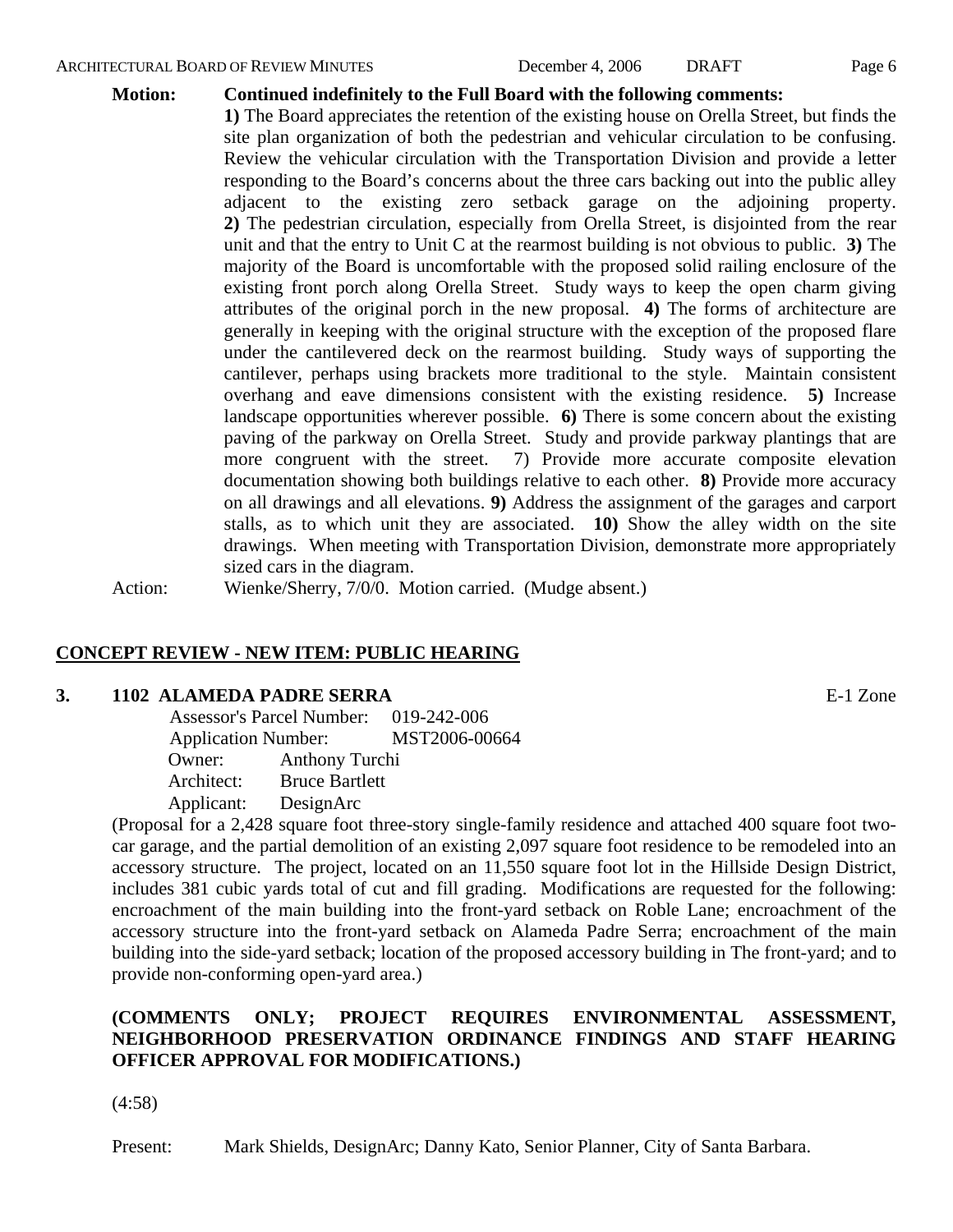Mr. Kato clarified that the rear deck extension would require a modification because it extends into the setback.

Public comment opened at 5:17 p.m.

Angelo Pulos, resident, suggested that the house be moved closer to Roble.

Earl Morley, resident, expressed concerns with setback encroachment and potential damage to a nearby 24-inch pine tree.

Public comment closed at 5:24 p.m.

**Motion: Continued indefinitely to the Staff Hearing Officer and continued indefinitely to the Full Board with the following comments: 1)** Consider a patio on the lower level off the master bedroom, in lieu of a deck with railing, of a material more in keeping with the natural landscape instead of plaster. **2)** The majority of the Board supports the turnout on Alameda Padre Serra for safety, but without a private access.

Action: Sherry/Wienke, 6/0/0. Motion carried. (Bartlett stepped down.) (Mudge absent.)

## **CONCEPT REVIEW - NEW ITEM: PUBLIC HEARING**

#### **4. 1011 SAN ROQUE RD** A-1 Zone

 Assessor's Parcel Number: 055-171-010 Application Number: MST2006-00676 Owner: David and Louise Borgatello Trustee Architect: Jim Zimmerman

(Proposal for a 1,048 square foot second-story addition for an existing 4,530 square foot one-story single-family residence on a 2.1 acre lot in the Hillside Design District. The proposal includes an addition above the existing attached garage, a stair tower, a 257 square foot covered patio at the secondstory, and a trellis over an existing patio.)

## **(COMMENTS ONLY; PROJECT REQUIRES ENVIRONMENTAL ASSESSMENT, NEIGHBORHOOD PRESERVATION ORDINANCE FINDINGS AND COMPLIANCE WITH PLANNING COMMISSION RESOLUTION NO. 033-89.)**

(5:48)

Present: Jim Zimmerman, Architect; David Borgatello, Owner.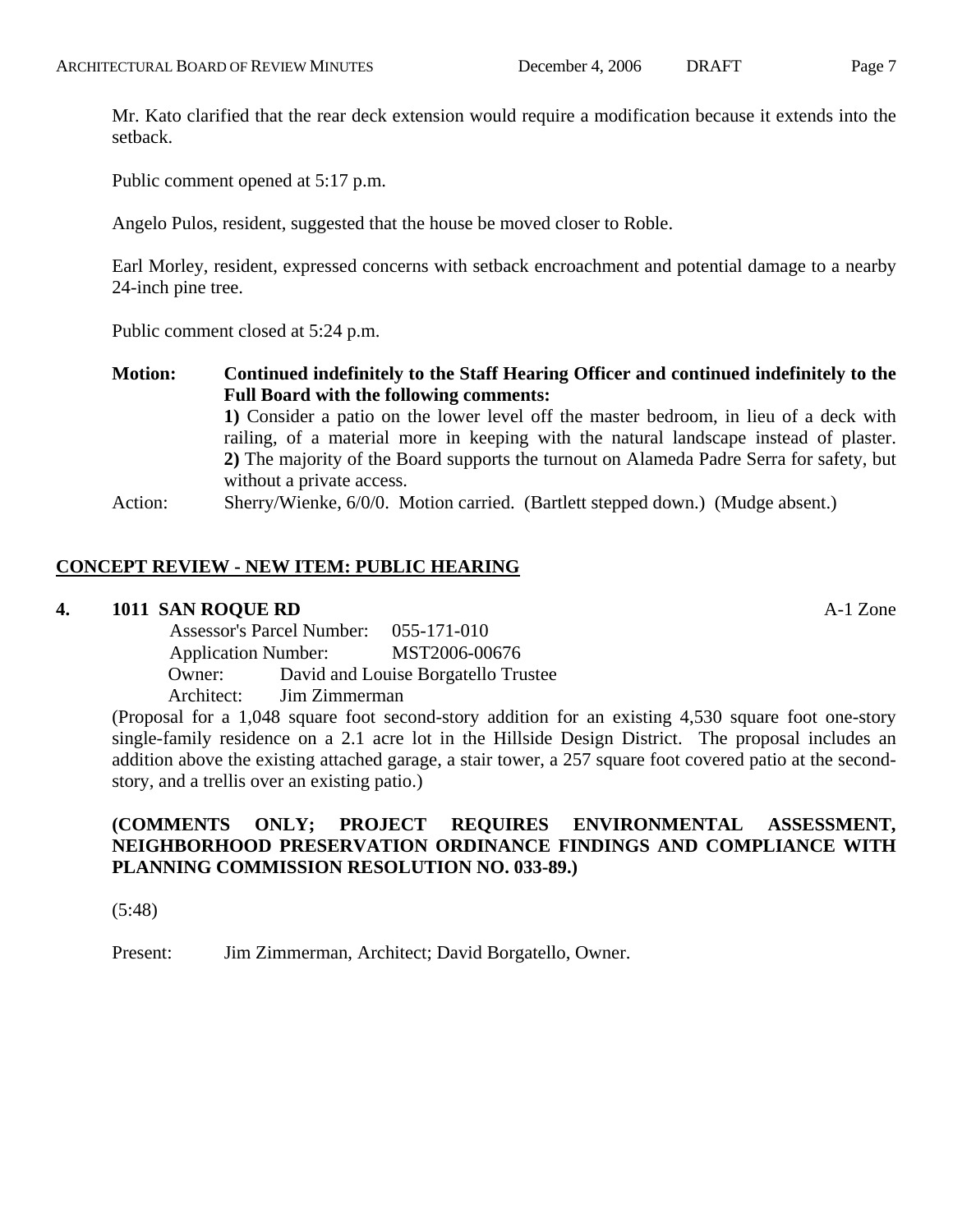**Motion: Preliminary Approval and continued indefinitely to the Consent Calendar with the finding that the Neighborhood Preservation Ordinance criteria have been met as stated in Subsection 22.68.060 of the City of Santa Barbara Municipal Code, with the following comments: 1)** The proposed addition is well conceived. **2)** With landscaping, the uphill neighbor will have minimal view of the roofline change. **3**) The west facing glazing has been concealed by the covered balcony, addressing Item 13 of the Planning Commission Resolution No. 033-89. **4)** Provide all four complete elevations showing the proposed addition and roofline. **5)** Final approval may be made at Consent Calendar.

Action: Manson-Hing/Wienke, 7/0/0. Motion carried. (Mudge absent.)

#### **\*\*\*\*\*\*\*\*\*\*\*\*\*\*\*\*\* THE BOARD RECESSED FROM 6:08 P.M. UNTIL 6:39 P.M. \*\*\*\*\*\*\*\*\*\*\*\*\*\***

## **CONCEPT REVIEW - CONTINUED ITEM**

## **5. 532 ALAMEDA PADRE SERRA** E-1 Zone

 Assessor's Parcel Number: 019-333-015 Application Number: MST2006-00078 Owner: Michael Pavioff Applicant: Ben Liu

(Proposal to add a 612 square foot second-story to an existing 1,478 square foot single-story, singlefamily residence on an 8,734 square foot lot in the Hillside Design District.)

### **(Third Concept Review.)**

### **(PROJECT REQUIRES NEIGHBORHOOD PRESERVATION ORDINANCE FINDINGS.)**

(6:39 )

Present: Ben Liu, Applicant.

- **Motion: Preliminary Approval with the following conditions with the finding that the Neighborhood Preservation Ordinance criteria have been met as stated in Subsection 22.68.060 of the City of Santa Barbara Municipal Code and continued indefinitely to the to the Consent Calendar with the following comments: 1)** Add horizontal wood siding to the new gables to match the existing gables. **2)** Provide a color board when the project returns to Consent Calendar.
- Action: Sherry/Wienke, 7/0/0. Motion carried. (Mudge absent.)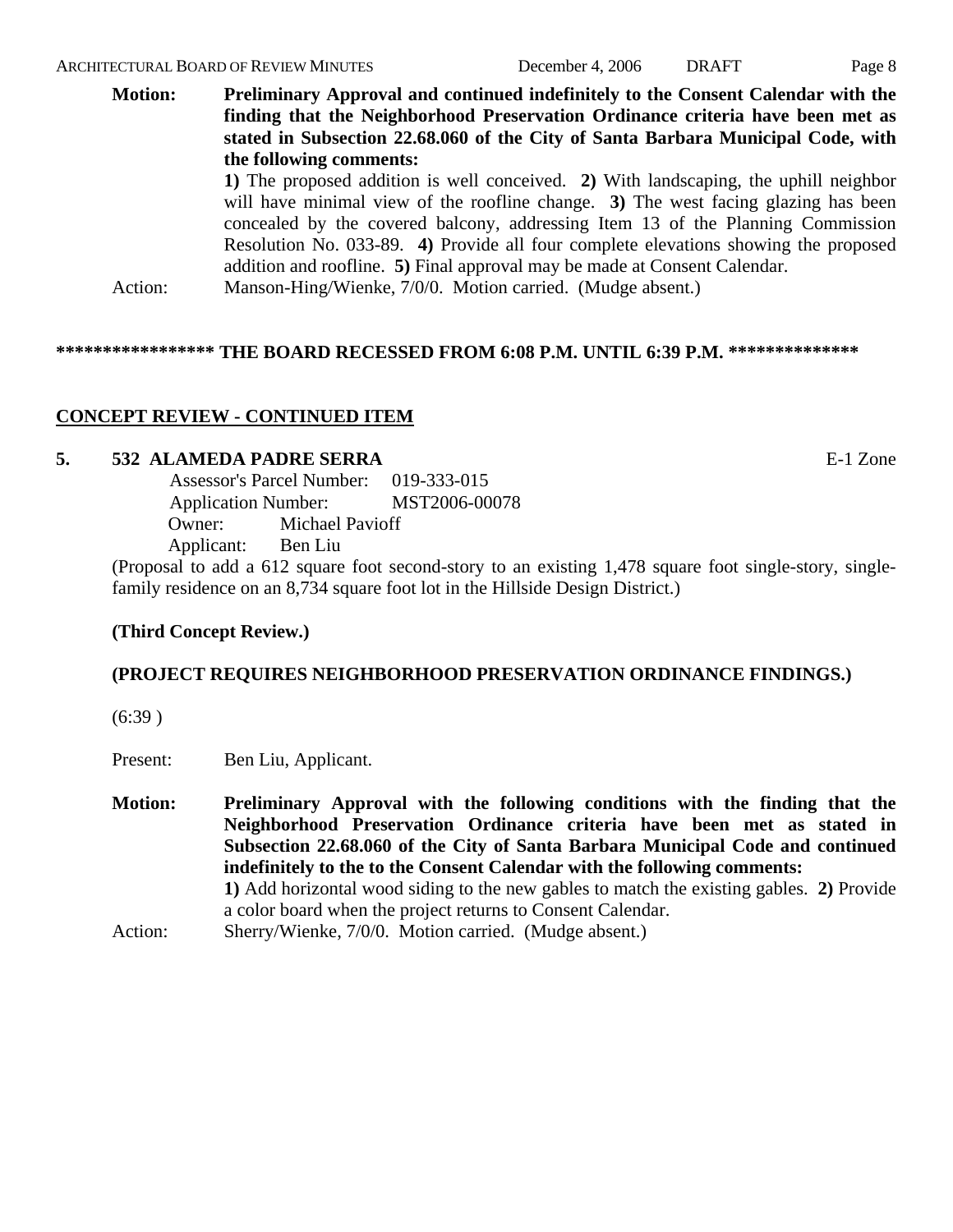## **CONCEPT REVIEW - CONTINUED ITEM**

## **6. 2230 CLIFF DR** E-3 Zone

 Assessor's Parcel Number: 041-252-071 Application Number: MST2006-00303 Owner: Jory Teri and Seth Geiger Applicant: Douglas Keep

(Proposal for a new two-story 2,444 square foot single-family residence and 558 square foot two-car garage on a 5,428 square foot lot. There is an existing non-conforming duplex spanning the property line between this parcel and the adjacent parcel. The proposal includes demolition of the half of the duplex on this parcel with the other half of the duplex to remain on the adjacent parcel. Also proposed is 128 cubic yards of cut and fill grading on the site and landscaping changes in the parkway on Fellowship Road. A modification is requested to provide the required open-yard area in the front-yard setback.)

### **(Fourth Concept Review.)**

## **(COMMENTS ONLY; PROJECT REQUIRES NEIGHBORHOOD PRESERVATION ORDINANCE FINDINGS AND STAFF HEARING OFFICER APPROVAL FOR A MODIFICATION.)**

(6:49)

Present: Douglas Keep, Applicant.

Public comment opened at 6:57 p.m.

Robert Pretsch, resident, recommended moving the house closer to Cliff Drive.

Gary McGill, resident, expressed concern about loss of open space.

Chair Bartlett acknowledged receipt of a letter from David and Lisa Tait, expressing concern with the projects height and resulting loss of privacy.

Public comment closed at 7:04 p.m.

**Motion: Continued indefinitely to the Staff Hearing Officer and continued indefinitely to the Full Board with the finding that the Neighborhood Preservation Ordinance criteria have been met as stated in Subsection 22.68.060 of the City of Santa Barbara Municipal Code with the following comments: 1)** The architecture is handsome, and the siting of the house makes the best use of the constrained site. **2)** The Board does not support an encroachment into the 6 foot interior yard setback. **3)** Even though there is a modification request, the open space provided by the front yards equals 60% of the lot area. Action: LeCron/Manson-Hing, 7/0/0. Motion carried. (Mudge absent)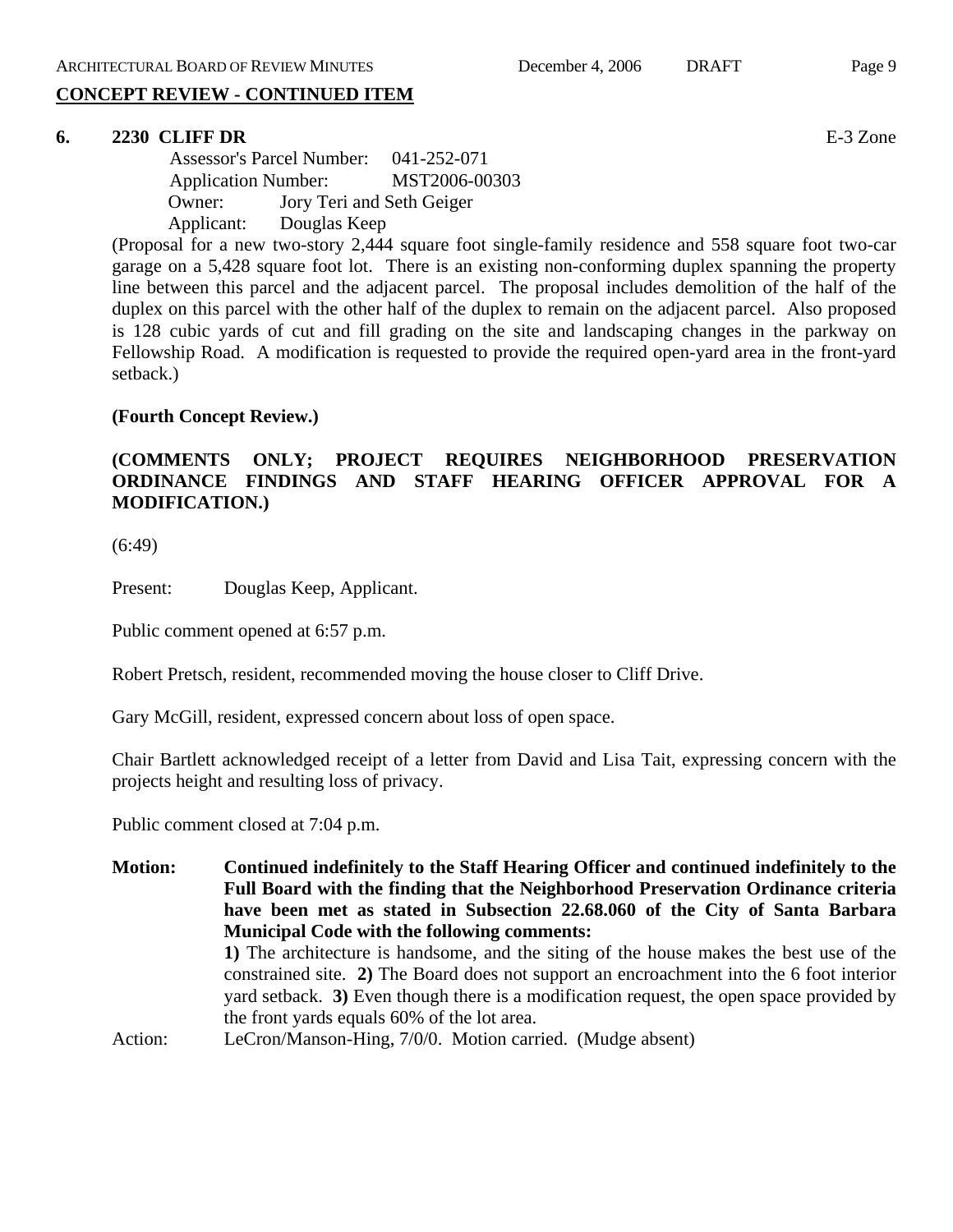# **CONCEPT REVIEW - CONTINUED ITEM**

#### **7. 1936 EL CAMINO DE LA LUZ** E-3/SD-3 Zone

 Assessor's Parcel Number: 045-100-010 Application Number: MST2004-00727 Owner: Bruce Taylor Applicant: Louis Robinson Architect: James LeCron

(Proposal to convert an existing 594 square foot garage to habitable space, construct a detached 441 square foot two-car garage, and construct a 771 square foot two-story addition to an existing 1,447 single story single-family residence. The project will result in a two-story 2,812 square foot singlefamily residence with a detached 441 square foot two-car garage on a 14,503 square foot lot located in the Appealable Jurisdiction of the Coastal Zone.)

#### **(Fourth Concept Review.)**

## **(COMMENTS ONLY; PROJECT REQUIRES NEIGHBORHOOD PRESERVATION ORDINANCE FINDINGS AND PLANNING COMMISSION APPROVAL FOR A COASTAL DEVELOPMENT PERMIT.)**

(7:18)

Present: James LeCron, Architect; Janice Taylor, Owner. Suzanne Johnston, Planning Technician, City of Santa Barbara.

**Staff comment**: Ms. Johnston reported that this project went before the Planning Commission on October 12, 2006 and was continued with direction to the Architectural Board of Review. There were three areas that were of concern to the Planning Commission which they would like the ABR to focus on in their comments: **1)** Previous ABR's comments seem to express that the hedge was used to mitigate the aggressive first floor plate height which was compounded by the raised foundation. **2)** The PC commented that it struggled with the former location of the garage in the middle of the remaining front yard and that it had a blank wall facing the street. At a minimum, the garage should be articulated. **3)** The Commission suggested the relocation of the garage in efforts to further minimize the proposed paving and create larger usable green space.

Public comment opened at 7:43 p.m.

Mark DiPledge, resident, express opposition to the height, and provided excerpts from the Santa Monica Way EIR.

Chair Bartlett read into the record a letter from Earl Sampson, resident, opposed to the height of the proposal.

Public comment closed at 7:49 p.m.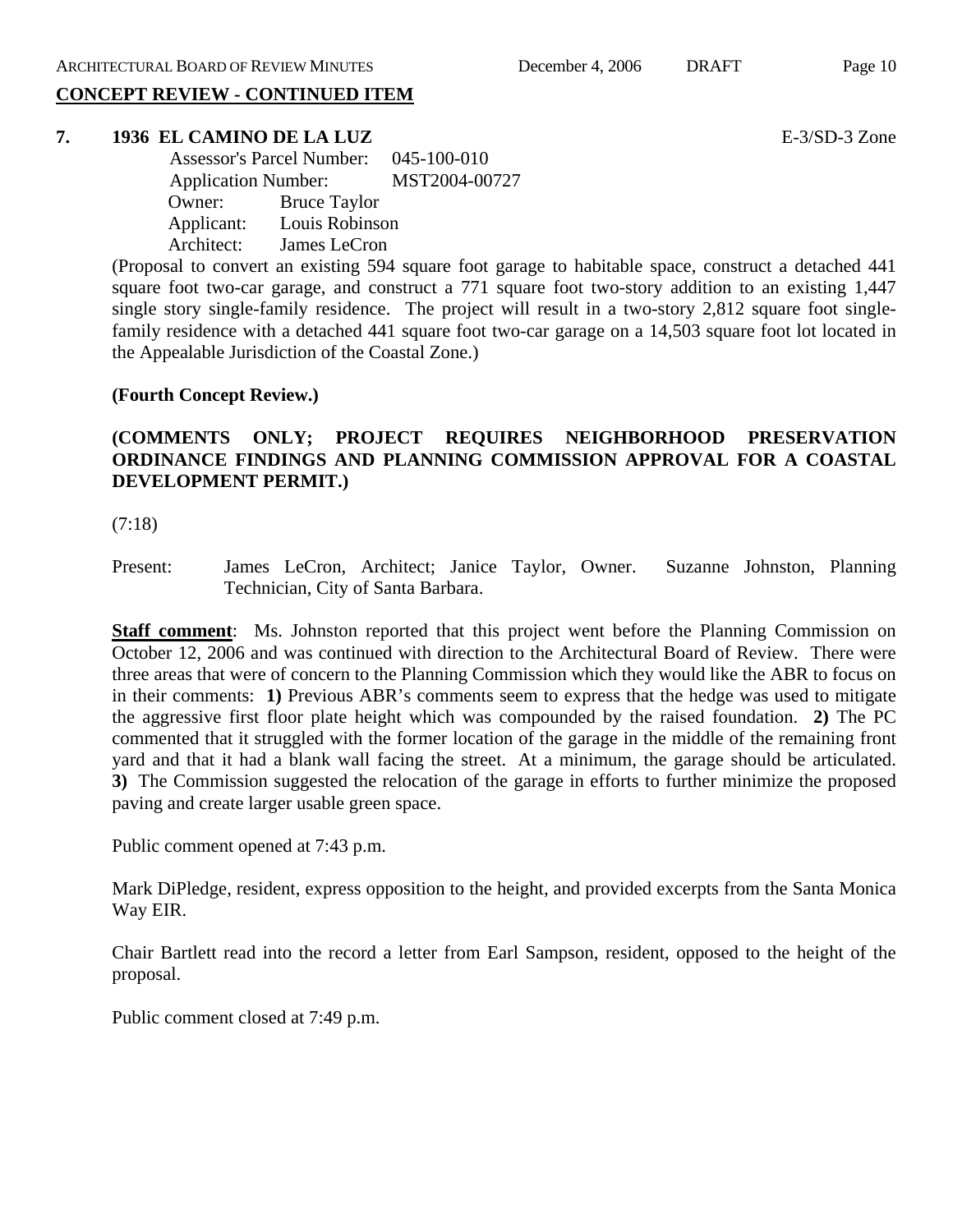**Motion: Continued indefinitely to the Planning Commission with the following comments: 1)** The Board appreciates yet another reduction in the overall height of the structure. The large lot still presents a large setback to the public view corridor of the street. **2)** The apparent height of the structure as viewed from the street is represented by the eave lines.

The highest peak of the hip roof is well below the height limit. **3)** Restudy the north elevation to diminish the apparent blank wall between the ground floor French doors and the upper level balcony. **4)** The relocated garage and associated shorter driveway length are beneficial in reducing the amount of hardscape on the site. **5)** Provide landscaping to replace the 8-foot hedge which is being moved from the street right-of-way, and delineates the landscape in the publicly viewed front-yard portion of the lot. **6)** The large lot size affords a greater separation between this house and the neighbors.

Action: Wienke/Mosel, 5/1/0. LeCron stepped down. (Mudge absent.)

## **PRELIMINARY REVIEW**

## **8. 1380 SHORELINE DR** E-3/SD-3 Zone

 Assessor's Parcel Number: 045-193-018 Application Number: MST2004-00873 Owner: Mark and Jacquelyn Boyd Architect: Dawn Sherry

(Proposal to construct approximately 992 square feet of first and second-story additions and a new attached 400 square foot garage to an existing 999 square foot single-family residence with an attached two-car garage on a 6,190 square foot lot in the Appealable Jurisdiction of the Coastal Zone. The proposal includes removal of 97 square feet from the existing residence and garage and conversion of 341 square feet of garage to habitable space with a new window in the required front-yard setback and associated improvements.)

## **(Preliminary Approval is requested.)**

# **(PROJECT REQUIRES NEIGHBORHOOD PRESERVATION ORDINANCE FINDINGS AND COMPLIANCE WITH PLANNING COMMISSION RESOLUTION NO. 028-06)**

(8:30)

Present: Dawn Sherry, Architect.

Motion: **Ready for Preliminary Approval, and continued indefinitely to the Consent Calendar with the following comments: 1)** Provide drawings and elevations showing the garage. **2)** Provide charm elements giving elements were provided as requested by the Planning Commission. **3)** The overhang of the garage should be reduced so that it does not encroach more than two feet into the setback. **4)** Neighborhood Preservation Ordinance Compliance findings may be made when the project returns to Consent Calendar**.** Action: Wienkie/LeCron, 6/0/0. Sherry stepped down. (Mudge absent.)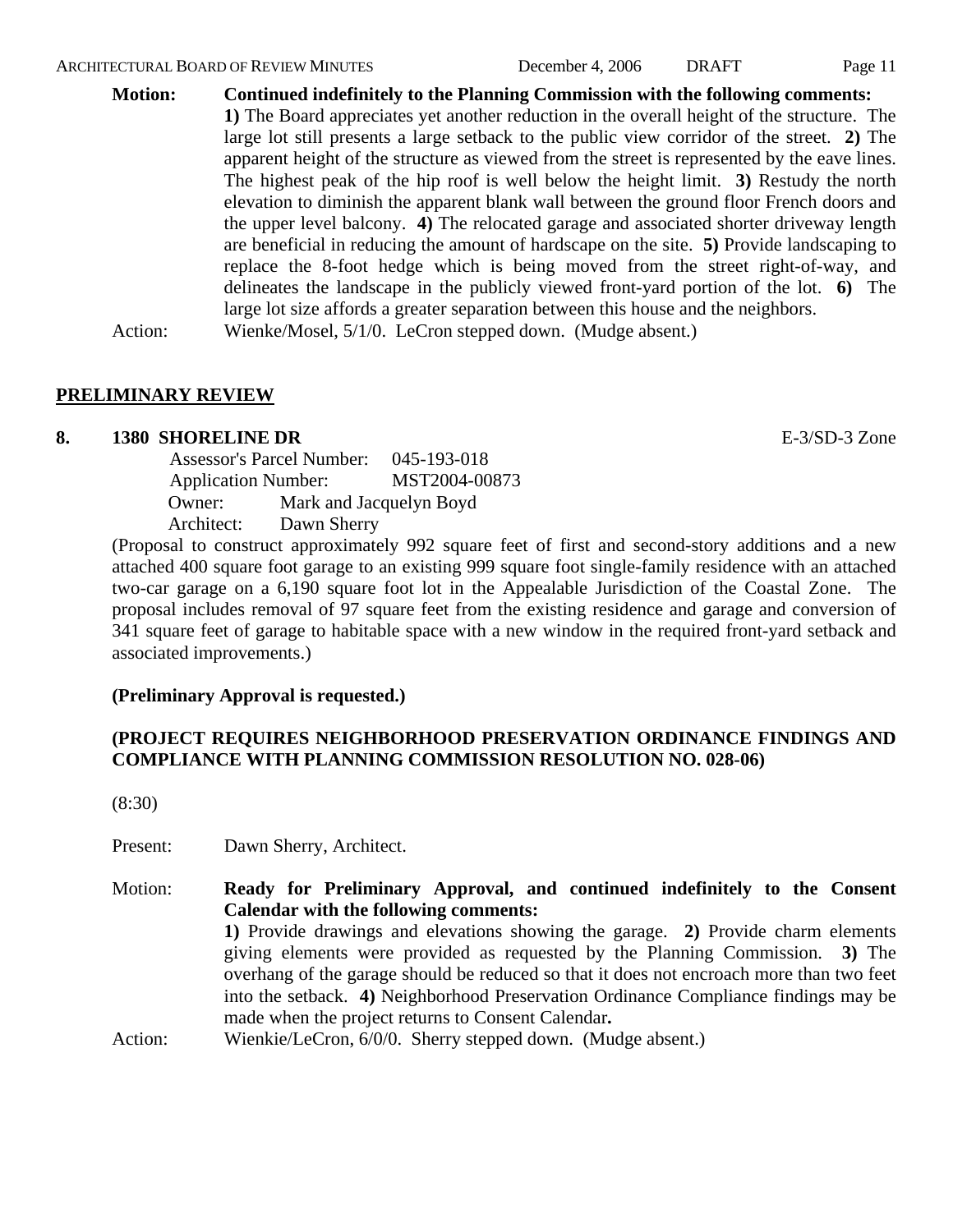# *CONSENT CALENDAR*

## **REVIEW AFTER FINAL**

## **A. 1616 CALLE CORTE** A-1 Zone

Assessor's Parcel Number: 041-110-010 Application Number: MST2006-00458 Owner: Kathleen A Mcguire, 2002 Living Trust Architect: Richard Johnson

(Proposed alterations and minor additions to an existing 3,100 square foot duplex. This includes a new 300 square foot deck, and a 60 square foot addition. The siding will also be replaced and two screen trees are to be installed at the west elevation.)

**(Review After Final to eliminate the addition to the deck and the residence and to include the replacement of four aluminum sliding doors.)** 

Final Approval as submitted of the Review After Final.

## **REVIEW AFTER FINAL**

### **B. 3535 STATE ST** C-P/SD-2 Zone

Assessor's Parcel Number: 051-053-001 Application Number: MST2006-00275 Owner: Ontare Land Partners LP Architect: Lenvik & Minor

(Proposal for a 180 square foot equipment enclosure to the rear of an existing 1,250 square foot commercial building. Also proposed are two trellises and an entry awning, new exterior paint.)

### **(Review After Final for revised lighting and photometric plan.)**

Final Approval as noted of the Review After Final, with Challenger style light fixture, in dark bronze color.

### **CONTINUED ITEM**

### **C. 1305 DOVER HILL RD** E-1 Zone

Assessor's Parcel Number: 019-202-006 Application Number: MST2006-00538 Owner: Peggy Haskell, Haskell Family Trust 8/24/94 Architect: Dwight Gregory

(Proposal to add a new wooden deck, balcony, laundry room, and second-floor interior-floor area, remove existing windows and install sliding doors, and add a door on the north side of the lower level of a 2,366 square foot house on a 12,372 square foot lot in the Hillside Design District. The 476 square foot attached garage is to remain. Modifications are requested for encroachments into the front and interior-yard setbacks.)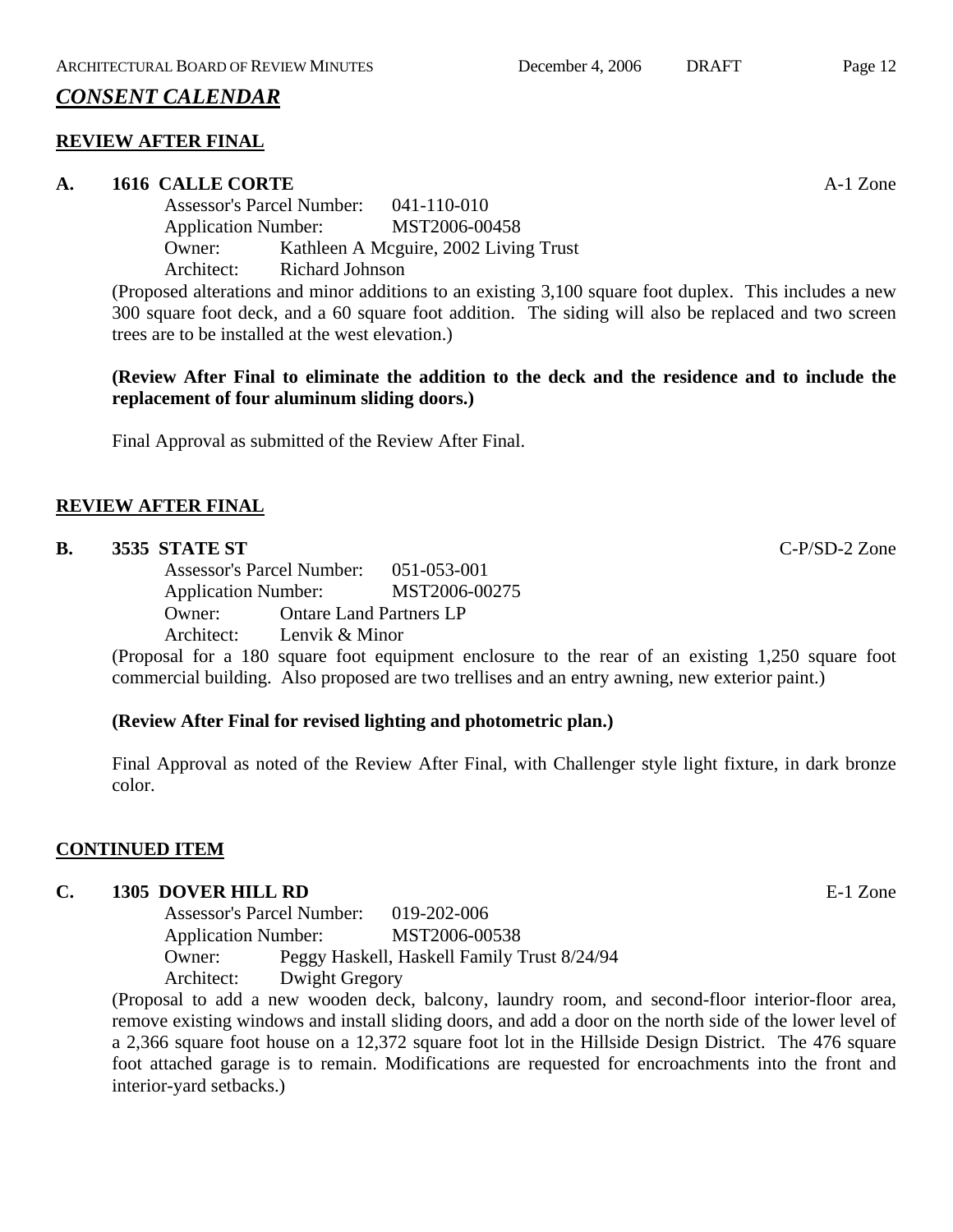## **(COMMENTS ONLY; PROJECT REQUIRES ENVIRONMENTAL ASSESSMENT, NEIGHBORHOOD PRESERVATION ORDINANCE FINDINGS AND STAFF HEARING OFFICER APPROVAL FOR A MODIFICATION.)**

Continued indefinitely to the Staff Hearing Officer with the comment that the project will have no adverse aesthetic impacts. The proposed decks at the front and side yards are compatible with the existing structure.

## **REFERRED BY FULL BOARD**

#### **D. 333 S CANADA ST A** R-3 Zone

Assessor's Parcel Number: 017-300-021 Application Number: MST2005-00682 Owner: Shannon Family Living Trust Architect: Joseph Moticha

(Proposal to construct a new three-story duplex consisting of a 674 square foot two-car garage with a 1,143 square foot, duplex above and 156 square foot of balcony on a 5,000 square foot lot. The lot is currently developed with an existing 772 square foot, two-story residence with a 772 square foot, threecar garage which is proposed to remain unaltered. The site previously had a two-story duplex which was demolished under BLD2005-01336.)

### **(Revised Preliminary Approval is requested due to minor exterior changes.)**

Revised Preliminary Approval. Final Approval may be made on Consent Calendar.

### **CONTINUED ITEM**

#### **E. 644 CALLE RINCONADA E-3/SD-2 Zone**

Assessor's Parcel Number: 053-063-010 Application Number: MST2006-00111 Owner: Kenneth & Jane Hahn, Family Trust

(Proposal to add a second-story to an existing 1,703 square foot one-story, single-family residence. The project includes demolition of 156 square feet on the first-floor, addition of 626 square feet of living space on the first and second-floors, and 270 square feet of garage space for a second-car. The resulting two-story single-family residence will total 2,443 square feet. A modification is requested for encroachment of the garage into the interior-yard setback.)

### **(Modification approved on September 27, 2006. Revised Preliminary Approval is requested.)**

Revised Preliminary Approval. Final Approval may be made on Consent Calendar.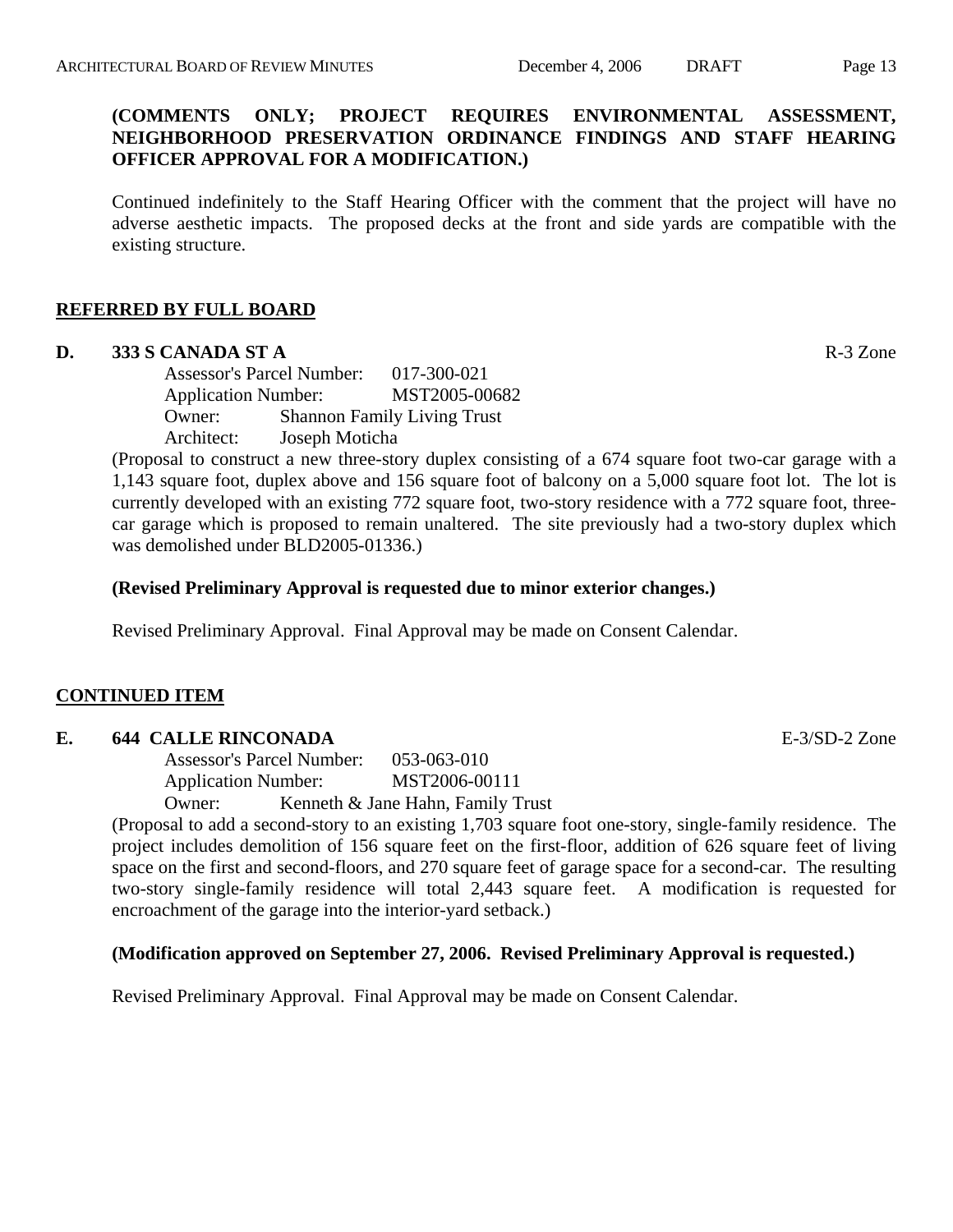#### **REFERRED BY FULL BOARD**

#### **F. 904 CAMINO VIEJO RD** A-2 Zone

Assessor's Parcel Number: 015-060-048 Application Number: MST2006-00652 Owner: Christine Garvey Architect: Peter Becker

(Proposal to construct a new 598 square foot attached two-car garage, and to remodel interior living space. The project is located on a 6.6 acre parcel in the Hillside Design District. The existing 529 square foot detached two-car garage located in the setback will be demolished.)

## **(PROJECT REQUIRES ENVIRONMENTAL ASSESSMENT AND NEIGHBORHOOD PRESERVATION ORDINANCE FINDINGS.)**

Referred to the Historic Landmarks Commission by Staff.

## **REFERRED BY FULL BOARD**

#### **G. 416 S CANADA ST** R-4 Zone

Assessor's Parcel Number: 017-334-008 Application Number: MST2005-00441 Owner: Antonio Sarabia &Yolanda Marin Designer: Robert Stamps

(Proposal to construct a new, detached, two-story 1,736 square foot three-bedroom residence with an attached, 433 square foot, two-car garage on a 6,390 square foot lot with one existing 829 square foot residence. The existing one-car garage is to be demolished and two additional uncovered parking spaces are also proposed.)

### **(Preliminary Approval is requested.)**

Continued two weeks at the applicant's request.

## **NEW ITEM**

### **H. 915 CAMINO VIEJO RD** A-2 Zone

Assessor's Parcel Number: 015-070-029 Application Number: MST2006-00685 Owner: Cecile Lyons Applicant: Robert Pester

(Proposal for a 426 square foot master-bedroom and kitchen addition to the rear of an existing 1,821 square foot one-story single-family residence with a 415 square foot attached garage on a 15,769 square foot lot in the Hillside Design District.)

# **(PROJECT REQUIRES ENVIRONMENTAL ASSESSMENT AND NEIGHBORHOOD PRESERVATION ORDINANCE FINDINGS.)**

Preliminary Approval with the finding that the Neighborhood Preservation Ordinance criteria have been met as stated in Subsection 22.68.060 of the City of Santa Barbara Municipal Code. May return to the Consent Calendar for Final Approval.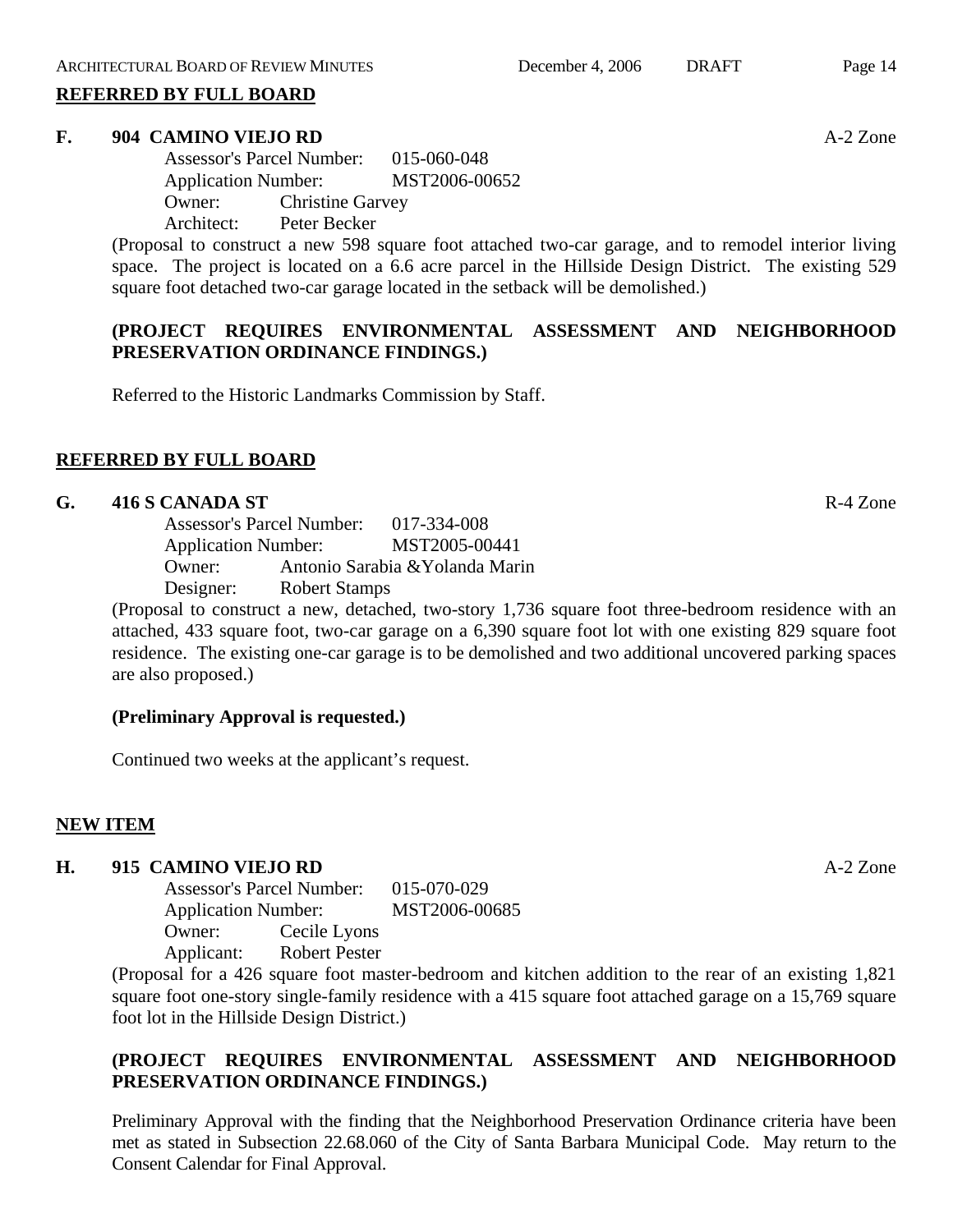## **NEW ITEM**

#### **I. 3825 STATE ST E-149** C-2/SD-2 Zone

Assessor's Parcel Number: 051-010-014 Application Number: MST2006-00691 Owner: Macerich La Cumbre, LLC Designer: The Conceptual Motion Company Business Name: Red Robin Restaurant

(Proposal for the interior demolition of an existing restaurant and for exterior alterations to include a new awning, new wall fountain, facade remodel and new arcade patio with outdoor restaurant seating at the existing Red Robin Restaurant at the La Cumbre Plaza. The new tenant will be the Marmalade Cafe. No new rooftop mechanical equipment is proposed.)

## **(ACTION MAY BE TAKEN IF SUFFICIENT INFORMATION IS PROVIDED.)**

Preliminary Approval with the comment that the applicant is to study the ceiling of the loggia and decorative medallions.

## **NEW ITEM**

### **J. 1235 E HALEY ST** R-2 Zone

Assessor's Parcel Number: 031-253-009 Application Number: MST2006-00453 Owner: Guillermo and Inez Serrano Agent: Paul Zink

(Proposal to re-build an existing 230 square foot roof porch and framing above an existing 320 square foot garage and to remove the existing trellis on a 5,746 square foot lot developed with an existing 1,740 square foot house.)

**(Modification approved on September 13, 2006.)** 

## **(ACTION MAY BE TAKEN IF SUFFICIENT INFORMATION IS PROVIDED.)**

Final Approval as noted on the plans.

## **CONTINUED ITEM**

# **K. 1363 SYCAMORE CANYON RD E-1 Zone**

Assessor's Parcel Number: 019-340-008 Application Number: MST2006-00610 Owner: Brian Sawicki Architect: Paul Zink

(Proposal for 430 square foot one-story addition to an existing 1,122 square feet one-story residence on a 10,660 square foot lot located in the Hillside Design District. off-street Parking is provided in a onecar garage and an uncovered parking space.)

## **(Preliminary Approval is requested.)**